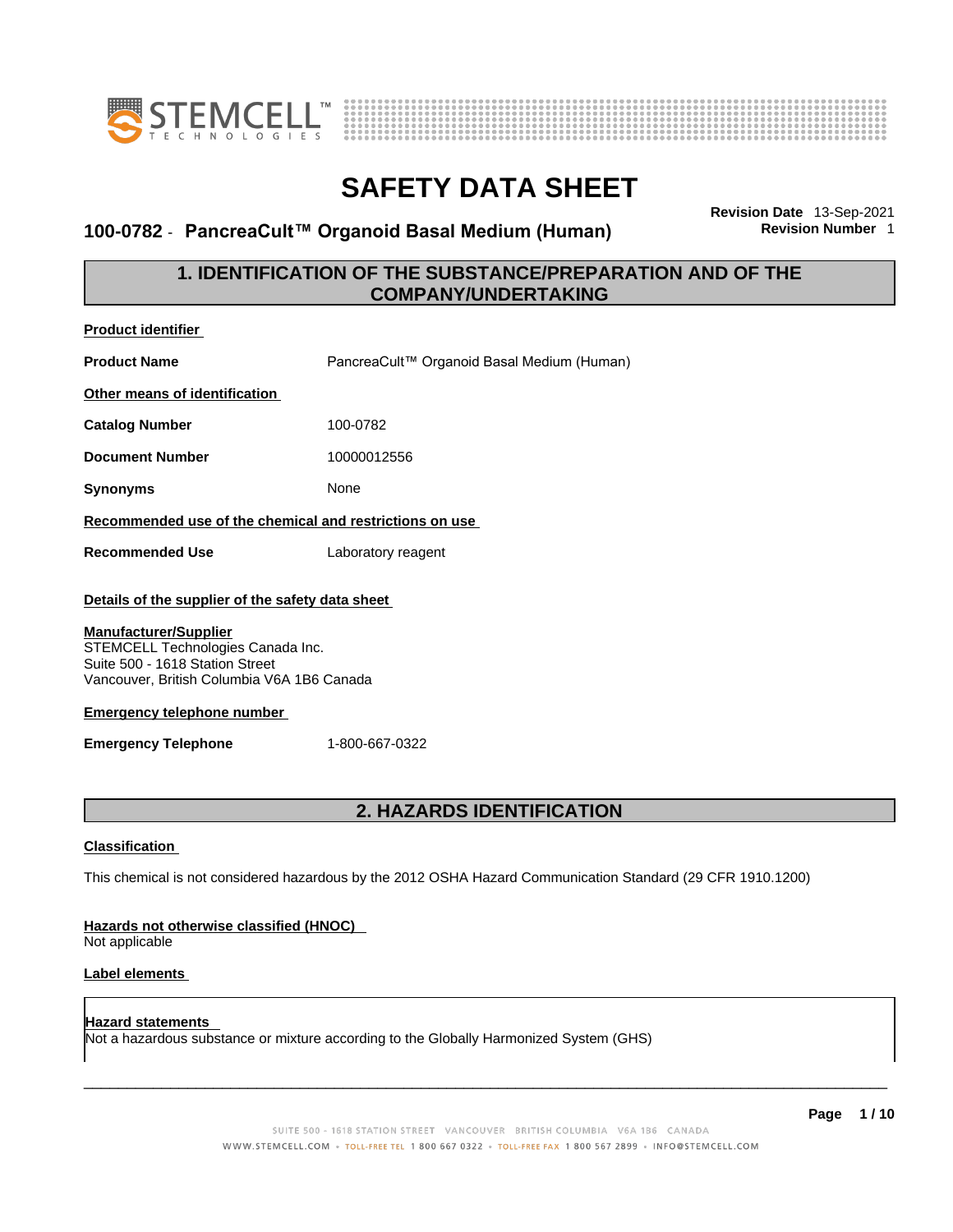



## \_\_\_\_\_\_\_\_\_\_\_\_\_\_\_\_\_\_\_\_\_\_\_\_\_\_\_\_\_\_\_\_\_\_\_\_\_\_\_\_\_\_\_\_\_\_\_\_\_\_\_\_\_\_\_\_\_\_\_\_\_\_\_\_\_\_\_\_\_\_\_\_\_\_\_\_\_\_\_\_\_\_\_\_\_\_\_\_\_\_\_\_\_ **Revision Date** 13-Sep-2021 **100-0782** - **PancreaCult™ Organoid Basal Medium (Human) Revision Number** 1

The product contains no substances which at their given concentration, are considered to be hazardous to health.

**Appearance** Clear **Physical state** Liquid

**Odor** No data available

**Other Information**  Not applicable

#### **Unknown acute toxicity** 0 % of the mixture consists of ingredient(s) of unknown toxicity

0 % of the mixture consists of ingredient(s) of unknown acute oral toxicity

0 % of the mixture consists of ingredient(s) of unknown acute dermal toxicity

0 % of the mixture consists of ingredient(s) of unknown acute inhalation toxicity (gas)

0 % of the mixture consists of ingredient(s) of unknown acute inhalation toxicity (vapor)

0 % of the mixture consists of ingredient(s) of unknown acute inhalation toxicity (dust/mist)

### **3. COMPOSITION/INFORMATION ON INGREDIENTS**

#### **Substance**

Not applicable.

#### **Mixture**

Not a hazardous substance or mixture according to the Globally Harmonized System (GHS)

\*The exact percentage (concentration) of composition has been withheld as a trade secret.

### **4. FIRST AID MEASURES**

#### **Description of first aid measures**

| <b>Inhalation</b>   | Remove to fresh air.                                                                                                    |
|---------------------|-------------------------------------------------------------------------------------------------------------------------|
| Eye contact         | Rinse thoroughly with plenty of water for at least 15 minutes, lifting lower and upper eyelids.<br>Consult a physician. |
| <b>Skin contact</b> | Wash skin with soap and water.                                                                                          |
| Ingestion           | Clean mouth with water and drink afterwards plenty of water.                                                            |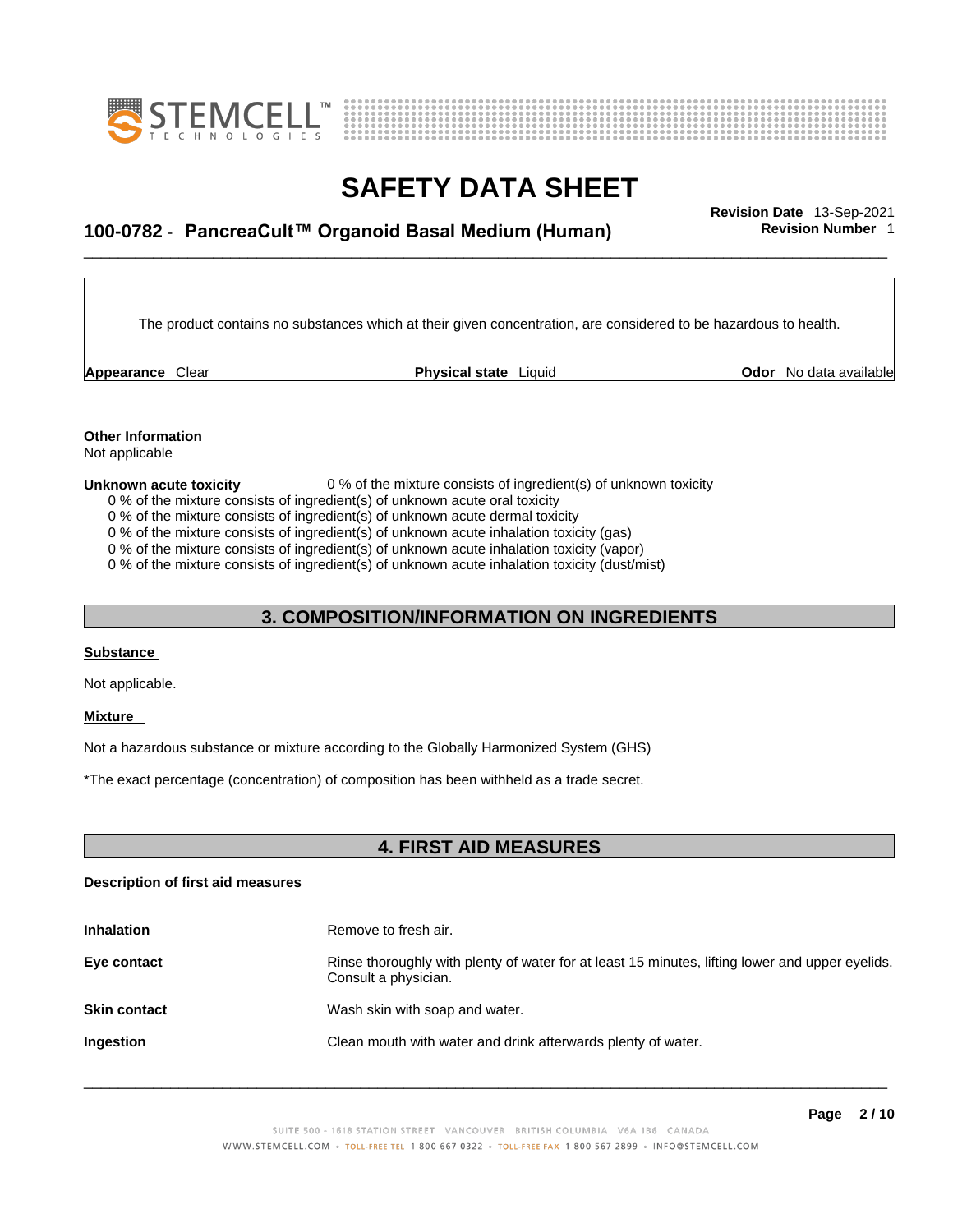



## \_\_\_\_\_\_\_\_\_\_\_\_\_\_\_\_\_\_\_\_\_\_\_\_\_\_\_\_\_\_\_\_\_\_\_\_\_\_\_\_\_\_\_\_\_\_\_\_\_\_\_\_\_\_\_\_\_\_\_\_\_\_\_\_\_\_\_\_\_\_\_\_\_\_\_\_\_\_\_\_\_\_\_\_\_\_\_\_\_\_\_\_\_ **Revision Date** 13-Sep-2021 **100-0782** - **PancreaCult™ Organoid Basal Medium (Human) Revision Number** 1

| Most important symptoms and effects, both acute and delayed                                                      |                                                                                                                                       |  |
|------------------------------------------------------------------------------------------------------------------|---------------------------------------------------------------------------------------------------------------------------------------|--|
| Symptoms                                                                                                         | No information available.                                                                                                             |  |
| Indication of any immediate medical attention and special treatment needed                                       |                                                                                                                                       |  |
| Note to physicians                                                                                               | Treat symptomatically.                                                                                                                |  |
|                                                                                                                  |                                                                                                                                       |  |
|                                                                                                                  | <b>5. FIRE-FIGHTING MEASURES</b>                                                                                                      |  |
| Suitable Extinguishing Media                                                                                     | Use extinguishing measures that are appropriate to local circumstances and the<br>surrounding environment.                            |  |
| Unsuitable extinguishing media                                                                                   | CAUTION: Use of water spray when fighting fire may be inefficient.                                                                    |  |
| Specific hazards arising from the<br>chemical                                                                    | No information available.                                                                                                             |  |
| <b>Explosion data</b><br><b>Sensitivity to Mechanical Impact None.</b><br><b>Sensitivity to Static Discharge</b> | None.                                                                                                                                 |  |
| Special protective equipment for<br>fire-fighters                                                                | Firefighters should wear self-contained breathing apparatus and full firefighting turnout<br>gear. Use personal protection equipment. |  |

### **6. ACCIDENTAL RELEASE MEASURES**

### **Personal precautions, protective equipment and emergency procedures**

| <b>Personal precautions</b>                          | Ensure adequate ventilation.                                                         |  |
|------------------------------------------------------|--------------------------------------------------------------------------------------|--|
| <b>Environmental precautions</b>                     |                                                                                      |  |
| <b>Environmental precautions</b>                     | See Section 12 for additional Ecological Information.                                |  |
| Methods and material for containment and cleaning up |                                                                                      |  |
| <b>Methods for containment</b>                       | Prevent further leakage or spillage if safe to do so.                                |  |
| Methods for cleaning up                              | Pick up and transfer to properly labeled containers.                                 |  |
| <b>Prevention of secondary hazards</b>               | Clean contaminated objects and areas thoroughly observing environmental regulations. |  |
|                                                      |                                                                                      |  |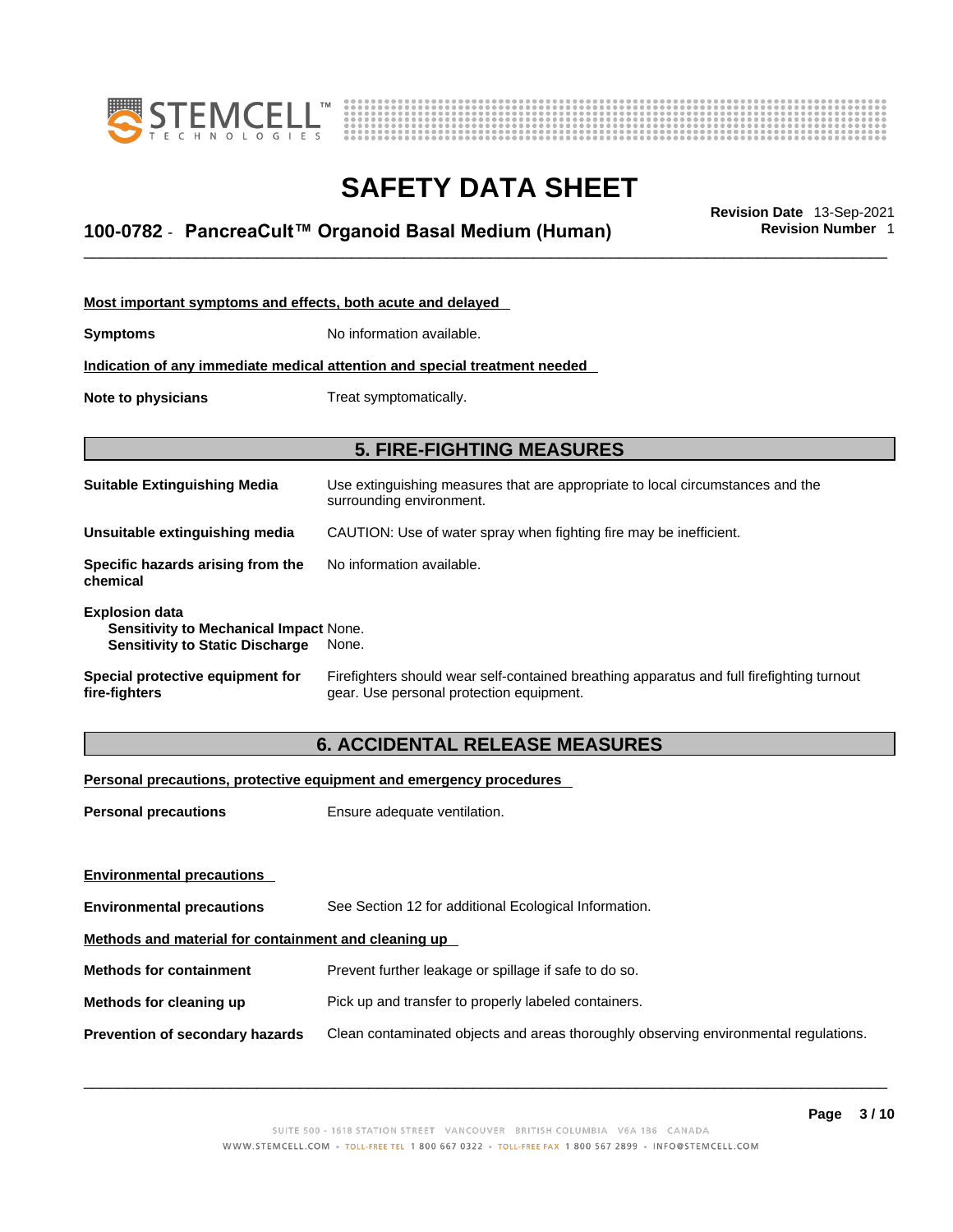



## \_\_\_\_\_\_\_\_\_\_\_\_\_\_\_\_\_\_\_\_\_\_\_\_\_\_\_\_\_\_\_\_\_\_\_\_\_\_\_\_\_\_\_\_\_\_\_\_\_\_\_\_\_\_\_\_\_\_\_\_\_\_\_\_\_\_\_\_\_\_\_\_\_\_\_\_\_\_\_\_\_\_\_\_\_\_\_\_\_\_\_\_\_ **Revision Date** 13-Sep-2021 **100-0782** - **PancreaCult™ Organoid Basal Medium (Human) Revision Number** 1

|                                                              | 7. HANDLING AND STORAGE                                                                                                                                                     |
|--------------------------------------------------------------|-----------------------------------------------------------------------------------------------------------------------------------------------------------------------------|
| <b>Precautions for safe handling</b>                         |                                                                                                                                                                             |
| Advice on safe handling                                      | Handle in accordance with good industrial hygiene and safety practice.                                                                                                      |
| Conditions for safe storage, including any incompatibilities |                                                                                                                                                                             |
| <b>Storage Conditions</b>                                    | Store in accordance with information listed on the Product Information Sheet (PIS).                                                                                         |
|                                                              | 8. EXPOSURE CONTROLS/PERSONAL PROTECTION                                                                                                                                    |
| <b>Control parameters</b>                                    |                                                                                                                                                                             |
| <b>Exposure Limits</b>                                       | This product, as supplied, does not contain any hazardous materials with occupational<br>exposure limits established by the region specific regulatory bodies.              |
| <b>Appropriate engineering controls</b>                      |                                                                                                                                                                             |
| <b>Engineering controls</b>                                  | <b>Showers</b><br>Eyewash stations<br>Ventilation systems.                                                                                                                  |
|                                                              | Individual protection measures, such as personal protective equipment                                                                                                       |
| <b>Eye/face protection</b>                                   | No special protective equipment required.                                                                                                                                   |
| Skin and body protection                                     | No special protective equipment required.                                                                                                                                   |
| <b>Respiratory protection</b>                                | No protective equipment is needed under normal use conditions. If exposure limits are<br>exceeded or irritation is experienced, ventilation and evacuation may be required. |
| <b>General hygiene considerations</b>                        | Handle in accordance with good industrial hygiene and safety practice.                                                                                                      |

### **9. PHYSICAL AND CHEMICAL PROPERTIES**

**Information on basic physical and chemical properties Physical state** Liquid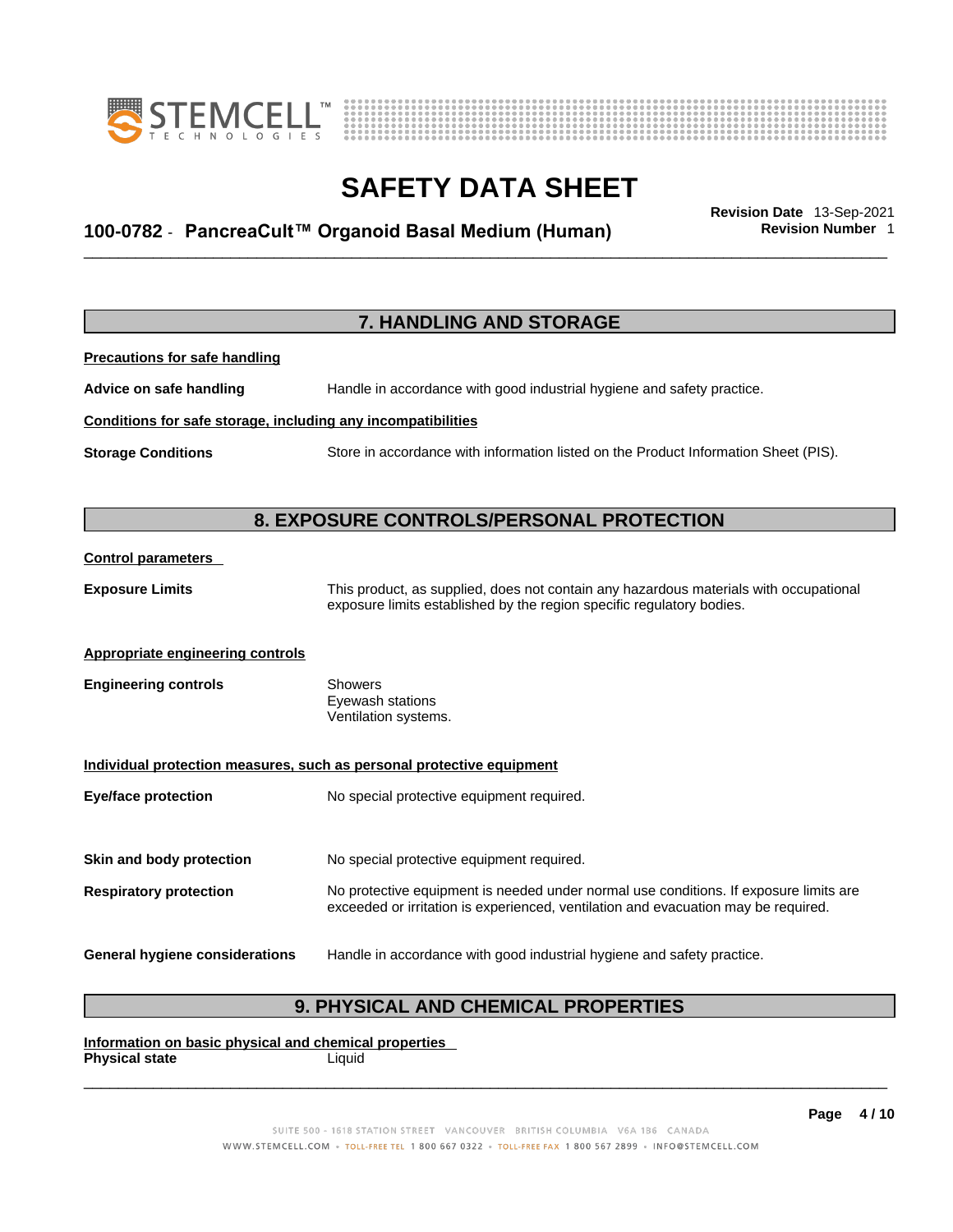



## \_\_\_\_\_\_\_\_\_\_\_\_\_\_\_\_\_\_\_\_\_\_\_\_\_\_\_\_\_\_\_\_\_\_\_\_\_\_\_\_\_\_\_\_\_\_\_\_\_\_\_\_\_\_\_\_\_\_\_\_\_\_\_\_\_\_\_\_\_\_\_\_\_\_\_\_\_\_\_\_\_\_\_\_\_\_\_\_\_\_\_\_\_ **Revision Date** 13-Sep-2021 **100-0782** - **PancreaCult™ Organoid Basal Medium (Human) Revision Number** 1

| Appearance     | Clear             |
|----------------|-------------------|
| Color          | red               |
| Odor           | No data available |
| Odor threshold | No data available |

| Property                             |
|--------------------------------------|
| рH                                   |
| Melting point / freezing point       |
| <b>Boiling point / boiling range</b> |
| <b>Flash point</b>                   |
| <b>Evaporation rate</b>              |
| Flammability (solid, gas)            |
| <b>Flammability Limit in Air</b>     |
| <b>Upper flammability limit:</b>     |
| Lower flammability limit:            |
| Vapor pressure                       |
| <b>Vapor density</b>                 |
| <b>Relative density</b>              |
| <b>Water solubility</b>              |
| Solubility in other solvents         |
| <b>Partition coefficient</b>         |
| <b>Autoignition temperature</b>      |
| <b>Decomposition temperature</b>     |
| <b>Kinematic viscosity</b>           |
| <b>Dynamic viscosity</b>             |
| <b>Explosive properties</b>          |
| <b>Oxidizing properties</b>          |
|                                      |

**Other Information** 

## **No data available**

**Explosive properties** No data available **Oxidizing properties** No information available **Moltinga and** *Melting* **and the Mone known<br>
<b>Molting point** None known<br>
None known **Roidata available 1999 Mone known**<br> **Boiling** None known<br> **Roidata available None known No data available Evaporation No data available None known**<br> **Evaporation** None known<br>
None known **No data available No data available Lower flammability limit:** No data available **Vapora Available None known**<br> **Pressure No data available None known**<br>
None known **Vapor density in the UP of the Vapor Value Available None known<br>No data available None known No data available No data available None known Solution Islam in Solution None known** None known **Partition Partition Coefficient Coefficient Coefficient Coefficient Coefficient Coefficient Coefficient Coefficient Coefficient Coefficient Coefficient Coefficient Coefficient Coefficient C Automische Munder None known**<br> **Automische None known**<br>
None known **No data available** No data available None known No data available **None known** 

**Softening point**<br> **Molecular weight**<br> **Molecular weight**<br> **Molecular weight**<br> **Molecular weight No information available Molecular formula** No information available **VOC Content (%)**<br> **Content (%)**<br>
No information available<br>
No information available **No information available Bulk density No information available** 

### **Property Values Remarks • Method**

**Flammability Limit in Air** None known

### **10. STABILITY AND REACTIVITY**

| <b>Reactivity</b>                                                       | No information available.                 |
|-------------------------------------------------------------------------|-------------------------------------------|
| <b>Chemical stability</b>                                               | Stable under normal conditions.           |
| <b>Possibility of hazardous reactions</b> None under normal processing. |                                           |
| <b>Conditions to avoid</b>                                              | None known based on information supplied. |
| Incompatible materials                                                  | None known based on information supplied. |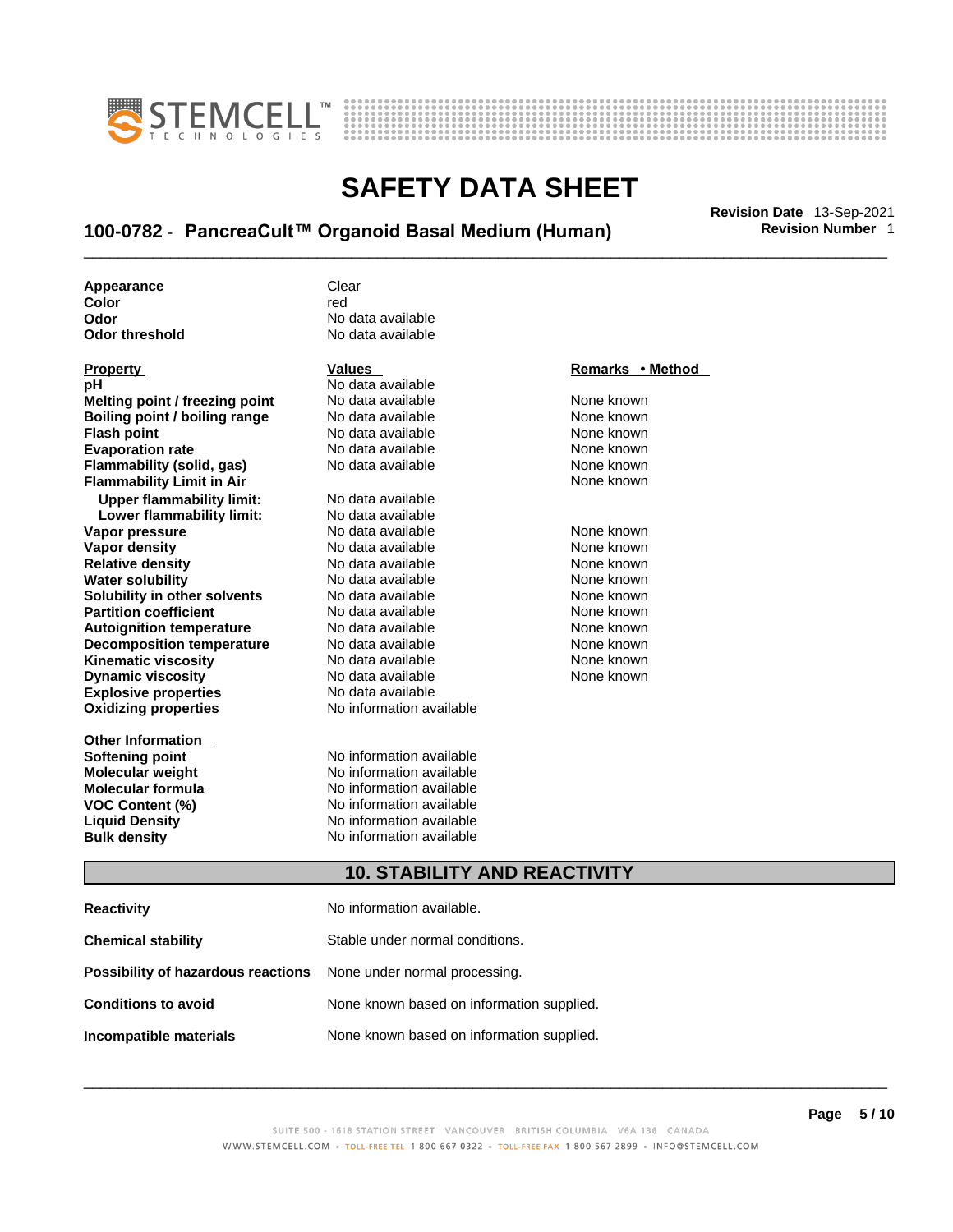



## \_\_\_\_\_\_\_\_\_\_\_\_\_\_\_\_\_\_\_\_\_\_\_\_\_\_\_\_\_\_\_\_\_\_\_\_\_\_\_\_\_\_\_\_\_\_\_\_\_\_\_\_\_\_\_\_\_\_\_\_\_\_\_\_\_\_\_\_\_\_\_\_\_\_\_\_\_\_\_\_\_\_\_\_\_\_\_\_\_\_\_\_\_ **Revision Date** 13-Sep-2021 **100-0782** - **PancreaCult™ Organoid Basal Medium (Human) Revision Number** 1

**Hazardous decomposition products** None known based on information supplied.

### **11. TOXICOLOGICAL INFORMATION**

**Information on likely routes of exposure**

**Product Information**

| <b>Inhalation</b>                                                                                                                                                                                                                                                                                                                                                                                                                                                                                                                                                                 | Specific test data for the substance or mixture is not available. |  |
|-----------------------------------------------------------------------------------------------------------------------------------------------------------------------------------------------------------------------------------------------------------------------------------------------------------------------------------------------------------------------------------------------------------------------------------------------------------------------------------------------------------------------------------------------------------------------------------|-------------------------------------------------------------------|--|
| Eye contact                                                                                                                                                                                                                                                                                                                                                                                                                                                                                                                                                                       | Specific test data for the substance or mixture is not available. |  |
| <b>Skin contact</b>                                                                                                                                                                                                                                                                                                                                                                                                                                                                                                                                                               | Specific test data for the substance or mixture is not available. |  |
| Ingestion                                                                                                                                                                                                                                                                                                                                                                                                                                                                                                                                                                         | Specific test data for the substance or mixture is not available. |  |
| Symptoms related to the physical, chemical and toxicological characteristics                                                                                                                                                                                                                                                                                                                                                                                                                                                                                                      |                                                                   |  |
| Svmptoms                                                                                                                                                                                                                                                                                                                                                                                                                                                                                                                                                                          | No information available.                                         |  |
| <b>Numerical measures of toxicity</b><br><b>Acute toxicity</b>                                                                                                                                                                                                                                                                                                                                                                                                                                                                                                                    |                                                                   |  |
| 0 % of the mixture consists of ingredient(s) of unknown toxicity<br>Unknown acute toxicity<br>0 % of the mixture consists of ingredient(s) of unknown acute oral toxicity<br>0 % of the mixture consists of ingredient(s) of unknown acute dermal toxicity<br>0 % of the mixture consists of ingredient(s) of unknown acute inhalation toxicity (gas)<br>0 % of the mixture consists of ingredient(s) of unknown acute inhalation toxicity (vapor)<br>0 % of the mixture consists of ingredient(s) of unknown acute inhalation toxicity (dust/mist)<br><b>Product Information</b> |                                                                   |  |

### **Delayed and immediate effects as well as chronic effects from short and long-term exposure**

| <b>Skin corrosion/irritation</b>                                | No information available. |
|-----------------------------------------------------------------|---------------------------|
| <b>Product Information</b>                                      |                           |
| Serious eye damage/eye irritation<br><b>Product Information</b> | No information available. |
| Respiratory or skin sensitization<br><b>Product Information</b> | No information available. |
| <b>Germ cell mutagenicity</b>                                   | No information available. |
|                                                                 |                           |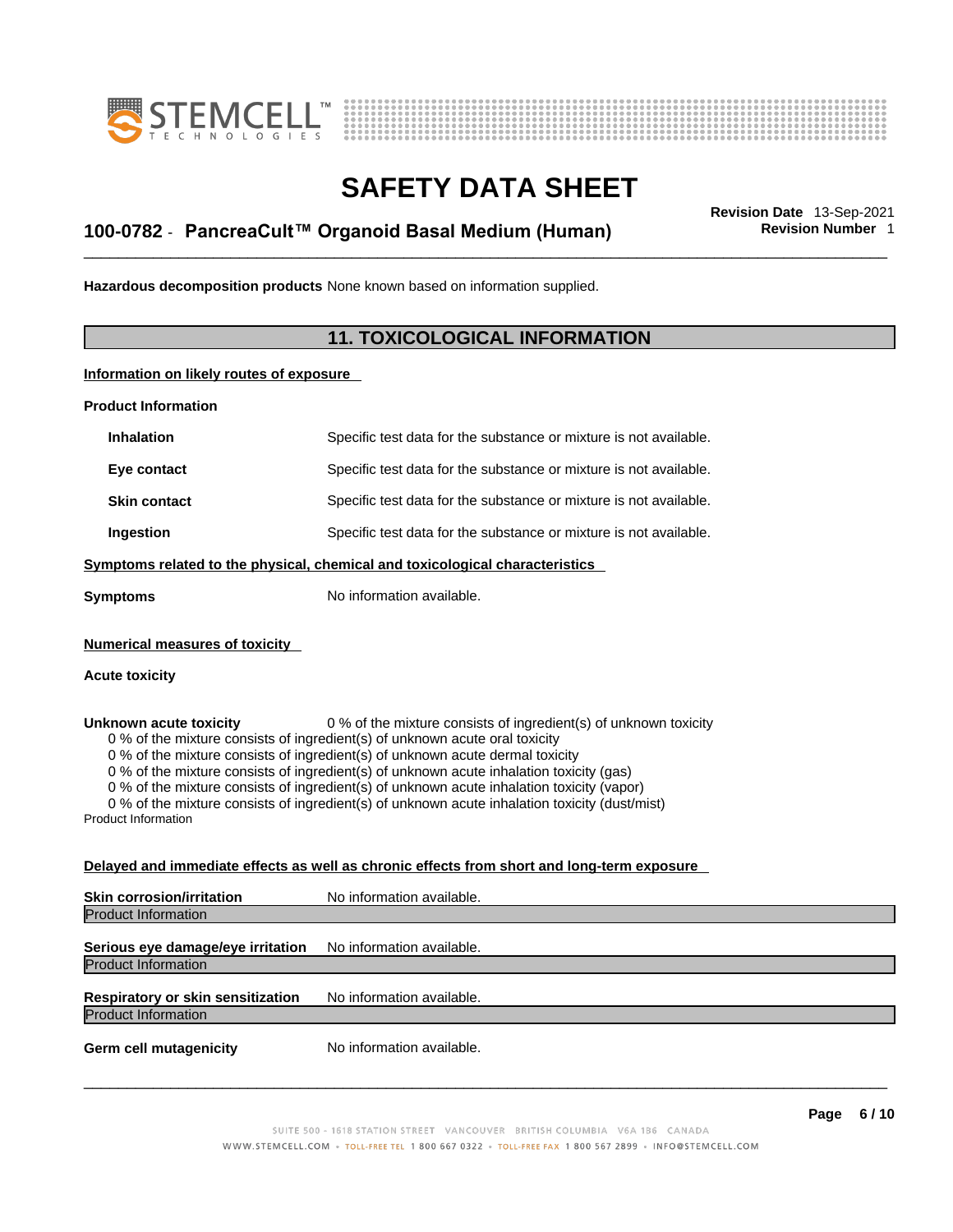



## \_\_\_\_\_\_\_\_\_\_\_\_\_\_\_\_\_\_\_\_\_\_\_\_\_\_\_\_\_\_\_\_\_\_\_\_\_\_\_\_\_\_\_\_\_\_\_\_\_\_\_\_\_\_\_\_\_\_\_\_\_\_\_\_\_\_\_\_\_\_\_\_\_\_\_\_\_\_\_\_\_\_\_\_\_\_\_\_\_\_\_\_\_ **Revision Date** 13-Sep-2021 **100-0782** - **PancreaCult™ Organoid Basal Medium (Human) Revision Number** 1

| <b>Product Information</b>             |                                                                                                                    |  |
|----------------------------------------|--------------------------------------------------------------------------------------------------------------------|--|
| Carcinogenicity                        | No information available.                                                                                          |  |
| <b>Reproductive toxicity</b>           | No information available.<br><b>Product Information</b>                                                            |  |
| <b>STOT - single exposure</b>          | No information available.<br><b>Product Information</b>                                                            |  |
| <b>STOT - repeated exposure</b>        | No information available.<br><b>Product Information</b>                                                            |  |
| <b>Aspiration hazard</b>               | No information available.                                                                                          |  |
|                                        | <b>12. ECOLOGICAL INFORMATION</b>                                                                                  |  |
| <b>Ecotoxicity</b>                     |                                                                                                                    |  |
|                                        | <b>Product Information</b>                                                                                         |  |
| Persistence and degradability          | No information available.                                                                                          |  |
| <b>Bioaccumulation</b>                 | There is no data for this product.                                                                                 |  |
| Other adverse effects                  | No information available.                                                                                          |  |
| <b>13. DISPOSAL CONSIDERATIONS</b>     |                                                                                                                    |  |
| <b>Waste treatment methods</b>         |                                                                                                                    |  |
| Waste from residues/unused<br>products | Dispose of in accordance with local regulations. Dispose of waste in accordance with<br>environmental legislation. |  |
| <b>Contaminated packaging</b>          | Do not reuse empty containers.                                                                                     |  |
|                                        |                                                                                                                    |  |

### **14. TRANSPORT INFORMATION**

DOT Not regulated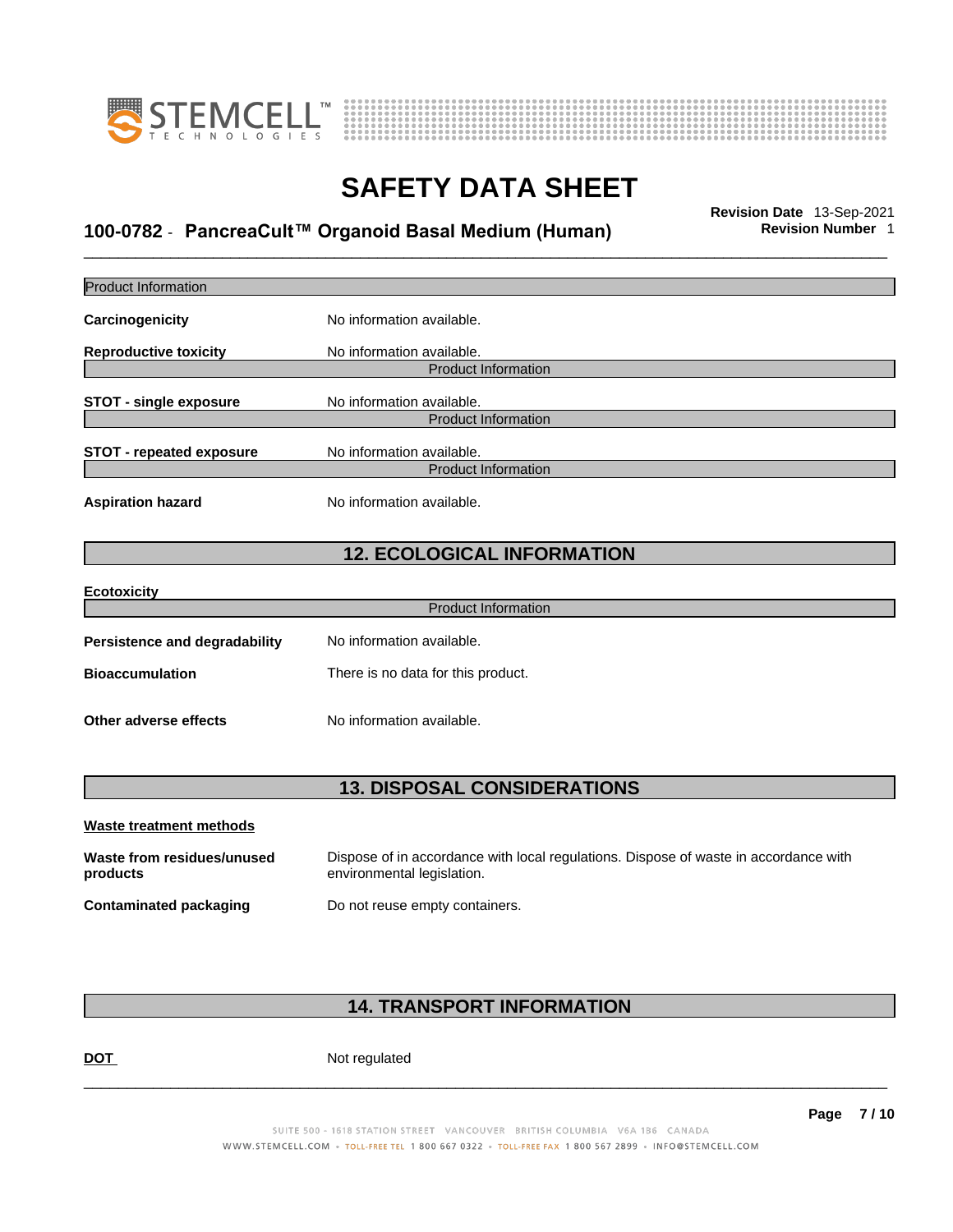



## \_\_\_\_\_\_\_\_\_\_\_\_\_\_\_\_\_\_\_\_\_\_\_\_\_\_\_\_\_\_\_\_\_\_\_\_\_\_\_\_\_\_\_\_\_\_\_\_\_\_\_\_\_\_\_\_\_\_\_\_\_\_\_\_\_\_\_\_\_\_\_\_\_\_\_\_\_\_\_\_\_\_\_\_\_\_\_\_\_\_\_\_\_ **Revision Date** 13-Sep-2021 **100-0782** - **PancreaCult™ Organoid Basal Medium (Human) Revision Number** 1

| TDG         | Not regulated |
|-------------|---------------|
| <b>MEX</b>  | Not regulated |
| ICAO (air)  | Not regulated |
| <b>IATA</b> | Not regulated |
| <b>IMDG</b> | Not regulated |
| <b>RID</b>  | Not regulated |
| <b>ADR</b>  | Not regulated |
| <b>ADN</b>  | Not regulated |
|             |               |

### **15. REGULATORY INFORMATION**

| <b>International Inventories</b> |                 |  |
|----------------------------------|-----------------|--|
| <b>TSCA</b>                      | Does not comply |  |
| <b>DSL/NDSL</b>                  | Does not comply |  |
| <b>EINECS/ELINCS</b>             | Does not comply |  |
| <b>ENCS</b>                      | Does not comply |  |
| <b>IECSC</b>                     | Does not comply |  |
| <b>KECL</b>                      | Does not comply |  |
| <b>PICCS</b>                     | Does not comply |  |
| <b>AICS</b>                      | Does not comply |  |
|                                  |                 |  |

 **Legend:** 

 **TSCA** - United States Toxic Substances Control Act Section 8(b) Inventory

 **DSL/NDSL** - Canadian Domestic Substances List/Non-Domestic Substances List

 **EINECS/ELINCS** - European Inventory of Existing Chemical Substances/European List of Notified Chemical Substances

 **ENCS** - Japan Existing and New Chemical Substances

 **IECSC** - China Inventory of Existing Chemical Substances

 **KECL** - Korean Existing and Evaluated Chemical Substances

 **PICCS** - Philippines Inventory of Chemicals and Chemical Substances

 **AICS** - Australian Inventory of Chemical Substances

#### **US Federal Regulations**

#### **SARA 313**

Section 313 of Title III of the Superfund Amendments and Reauthorization Act of 1986 (SARA). This product does not contain any chemicals which are subject to the reporting requirements of the Act and Title 40 of the Code of Federal Regulations, Part 372.

| No |  |
|----|--|
| No |  |
|    |  |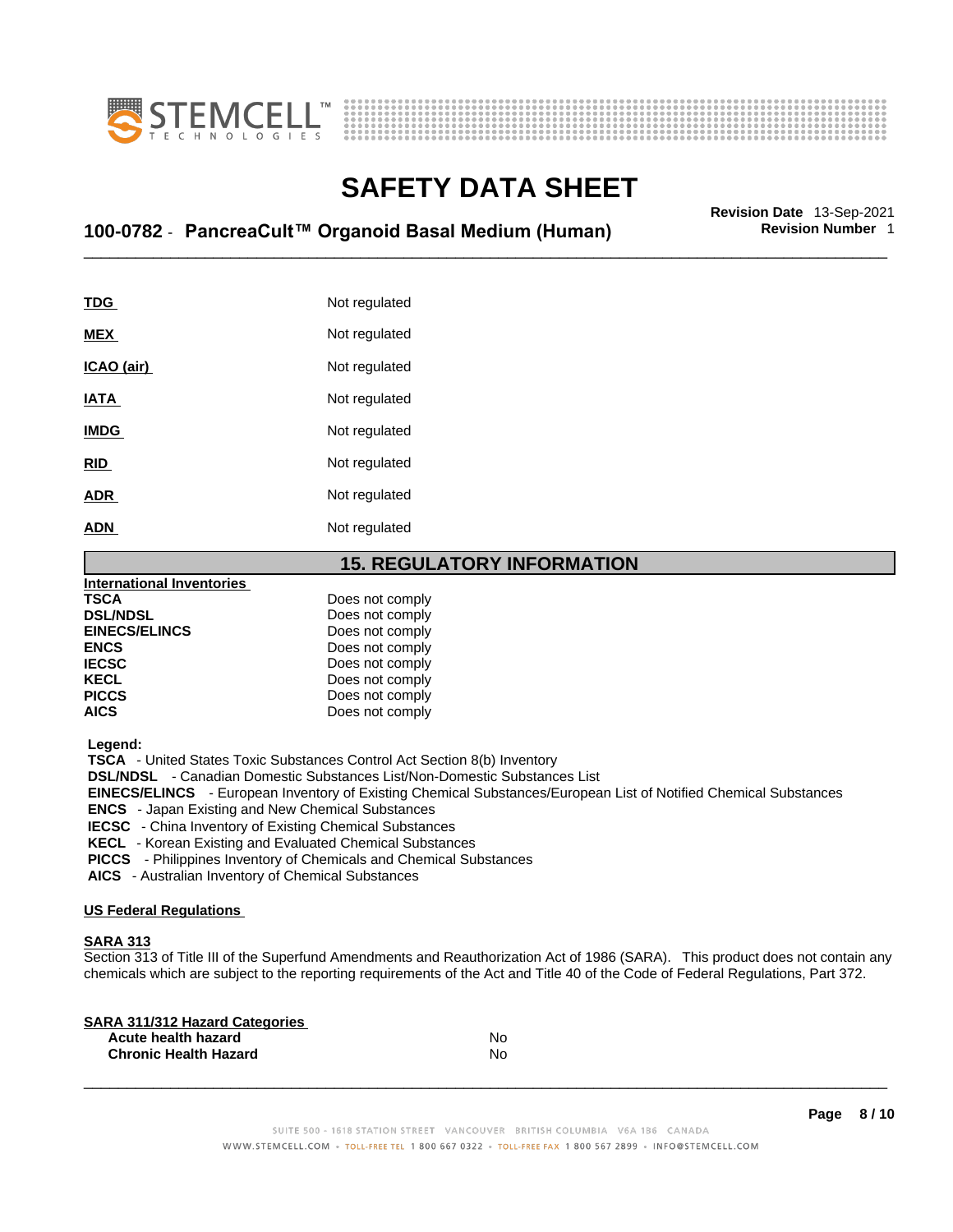



## \_\_\_\_\_\_\_\_\_\_\_\_\_\_\_\_\_\_\_\_\_\_\_\_\_\_\_\_\_\_\_\_\_\_\_\_\_\_\_\_\_\_\_\_\_\_\_\_\_\_\_\_\_\_\_\_\_\_\_\_\_\_\_\_\_\_\_\_\_\_\_\_\_\_\_\_\_\_\_\_\_\_\_\_\_\_\_\_\_\_\_\_\_ **Revision Date** 13-Sep-2021 **100-0782** - **PancreaCult™ Organoid Basal Medium (Human) Revision Number** 1

| <b>Fire hazard</b>                | No |
|-----------------------------------|----|
| Sudden release of pressure hazard | No |
| <b>Reactive Hazard</b>            | N٥ |

#### **CWA** (Clean Water Act)

This product does not contain any substances regulated as pollutants pursuant to the Clean Water Act (40 CFR 122.21 and 40 CFR 122.42).

#### **CERCLA**

This material, as supplied, does not contain any substances regulated as hazardous substances under the Comprehensive Environmental Response Compensation and Liability Act (CERCLA) (40 CFR 302) or the Superfund Amendments and Reauthorization Act (SARA) (40 CFR 355). There may be specific reporting requirements at the local, regional, or state level pertaining to releases of this material.

#### **US State Regulations**

#### **California Proposition 65**

This product does not contain any Proposition 65 chemicals.

#### **U.S. State Right-to-Know Regulations**

#### **US State Regulations**

| Chemical name | <b>New Jersey</b> | <b>Massachusetts</b> | Pennsylvania |
|---------------|-------------------|----------------------|--------------|
| Water         |                   |                      |              |
| 7732-18-5     |                   |                      |              |

#### **U.S. EPA Label Information**

**EPA Pesticide Registration Number** Not applicable

### **16. OTHER INFORMATION, INCLUDING DATE OF PREPARATION OF THE LAST REVISION**

**Prepared By, State Control. STEMCELL Technologies Canada Inc.** Cuality Control. STEMCELL Technologies Canada Inc.

**Revision Date** 13-Sep-2021

**Revision Note** Noinformation available.

### **Disclaimer**

The information provided in this Safety Data Sheet is correct to the best of our knowledge, information and belief at the date of its publication. The information given is designed only as a guidance for safe handling, use, processing, storage, transportation, disposal and release and is not to be considered a warranty or quality specification. The information relates only to the specific material designated and may not be valid for such material used in combination with any other